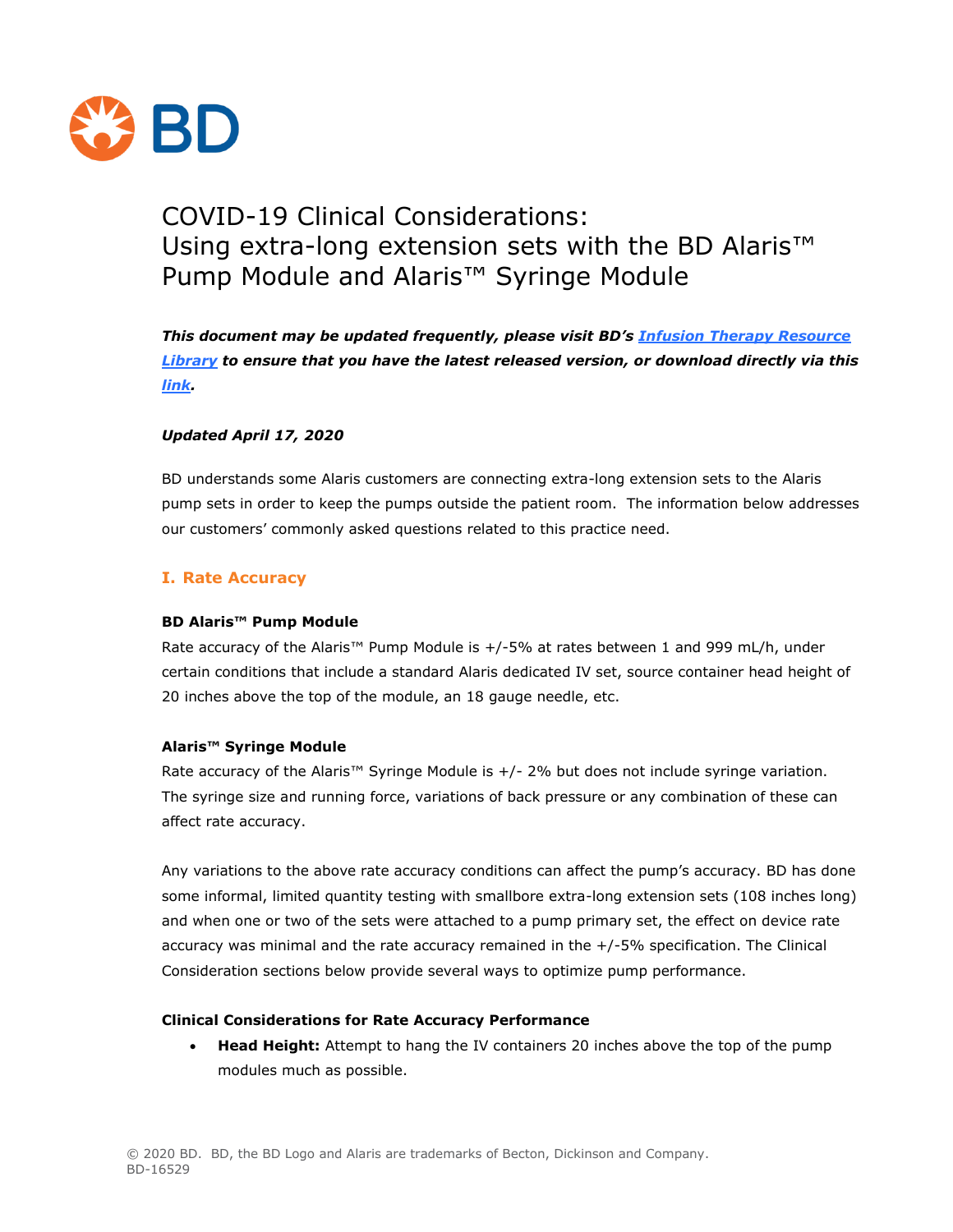

- **Catheter gauge:** A larger gauge catheter will decrease downstream resistance. This is particularly important when combining multiple infusions into the same IV line.
- **Management of IV Lines:** Any efforts to reduce unnecessary resistance in the line, e.g., extraneous loops of pump tubing, keeping the extension set additions as limited as possible, infusing through as large a catheter as possible, ensuring all clamps / connections are open when appropriate, can greatly help lower the resistance or working pressure in the IV line.
- **Prior to Starting the Infusion:** Consider pre-running the fluid/medication through the long extension sets prior to connecting to the patient to ensure the extension sets are fully primed with the medications to minimize risk of a delayed start.
- **IV Infusion of Critical Medications:** Once the infusion(s) are started, particularly if the long set is fully primed with medications well mixed, many critical medications are titrated to affect and continue to be titrated as needed. Although the rate accuracy due to these line setups may be affected related to volume over time infusions (e.g., hydration), the negative impact on rate accuracy for titratable medications should be minimal.

# **II. Occlusion Pressure Settings**

Extra-long smallbore tubing may increase resistance downstream, which may lead to:

- Increased occlusion alarms at higher rates (higher volume is being forced through long narrow tubing)
- Increased time to alarm (takes longer for pressure to build in the line and reach limit threshold)

The BD Alaris™ Pump Module has two (2) **Occlusion Pressure Limit** programming modes.

**Pump Pressure Mode:** the occlusion pressure limit is a function of the flow rate and is automatically determined by the device. The downstream occlusion alarm threshold is 10.2 psi (~525 mmHg) for rates of 30 mL/h and above. For rates less than 10 mL/h, the alarm threshold is 3 psi ( $\sim$ 150 mmHg). For rates between 10 and 30 mL/h, the occlusion pressure limit is ratedependent for a faster response to occlusions.

**Selectable Pressure Mode:** The downstream occlusion alarm threshold can be adjusted in 25 mmHg increments, from 50 mmHg to the maximum occlusion pressure of 525 mmHg.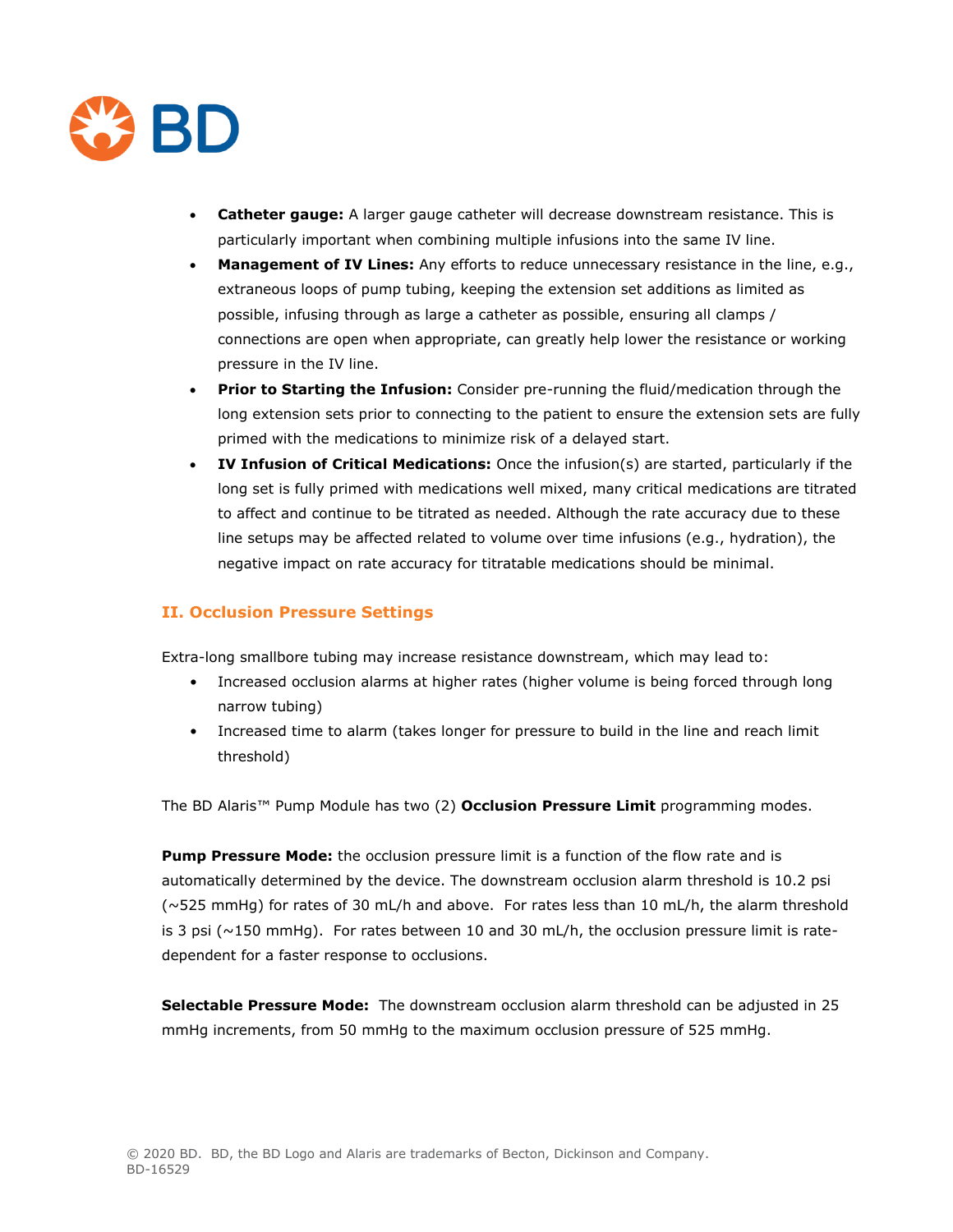

#### **Clinical Considerations for Setting the Occlusion Pressure Limit:**

# **BD Alaris™ Pump Module**

If the infusion rates are above 30 mL/h, consider using the **Pump Pressure** mode, which automatically adjusts the occlusion pressure limit to 525 mmHg. This is particularly relevant if multiple infusions of higher rates are connected to one long extension line. This mode will reduce the number of nuisance occlusion alarms that may occur due to a higher resistance in the IV line setup.

If the infusion rates are less than 30 mL/h, and the pump is alarming for Downstream Occlusion without an apparent cause (nuisance alarms), consider changing to **Selectable Mode** to manually increase occlusion pressure limits to a higher setting.

# **How to change the Occlusion Pressure Limit for the BD Alaris™ Pump Module:**

- 1. Press **CHANNEL SELECT** key
- 2. Press **OPTIONS** key
- 3. Press **Pressure Limit** soft key (Figure A)
- 4. Press either **Pump** or **Selectable** pressure soft key. (Figure B)
- 5. Press **Selectable** to change the occlusion pressure limit either Up or Down.



# **Alaris™ Syringe Module**

The Alaris™ Syringe Module can be used with or without a Pressure Sensing Disc.

Without a Pressure Sensing Disc: The occlusion pressure can be set to low (200 mmHg), medium (500 mmHg), high (800 mmHg).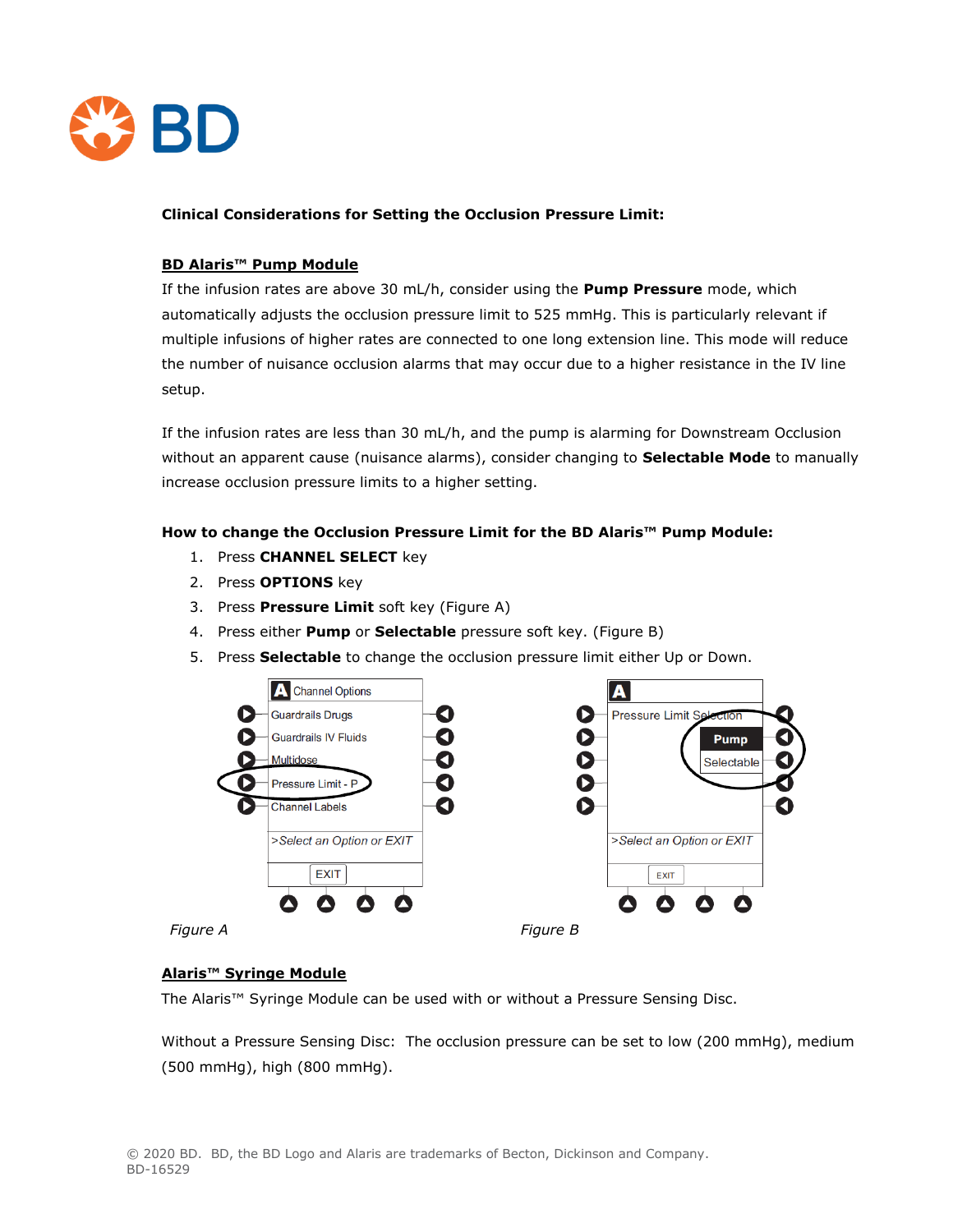

With a Pressure Sensing Disc: The occlusion pressure can be set between 25–1000 mmHg in 1 mmHg increments. Customized limits can be set either manually, by reading the current pressure following stabilization and adding a margin, or by use of the Auto Pressure feature which, on activation, sets a margin of 30 mmHg for initial pressures under 100 mmHg or 30% of the initial pressure at higher initial values.

With or without a pressure sensing disc: use the lowest setting possible to decrease time to alarm, but if nuisance occlusion alarms are occurring consider raising the occlusion pressure setting.

# **How to change the Occlusion Pressure Limit for the Alaris™ Syringe Module:**

- 1. Press **CHANNEL SELECT** key
- 2. Press **OPTIONS** key
- 3. Press **Pressure Limit** soft key

When using the pressure sensing disc: Without a pressure sensing disc:

Press the **Pressure Limit** soft key. Press **Pressure Limit** soft key.



To enter a new pressure limit value, press the **Change Value** soft key, or

If Auto Pressure feature is enabled, press the **Auto Pressure** soft key.



To select a pressure limit, press appropriate soft key, Press **CONFIRM** soft key.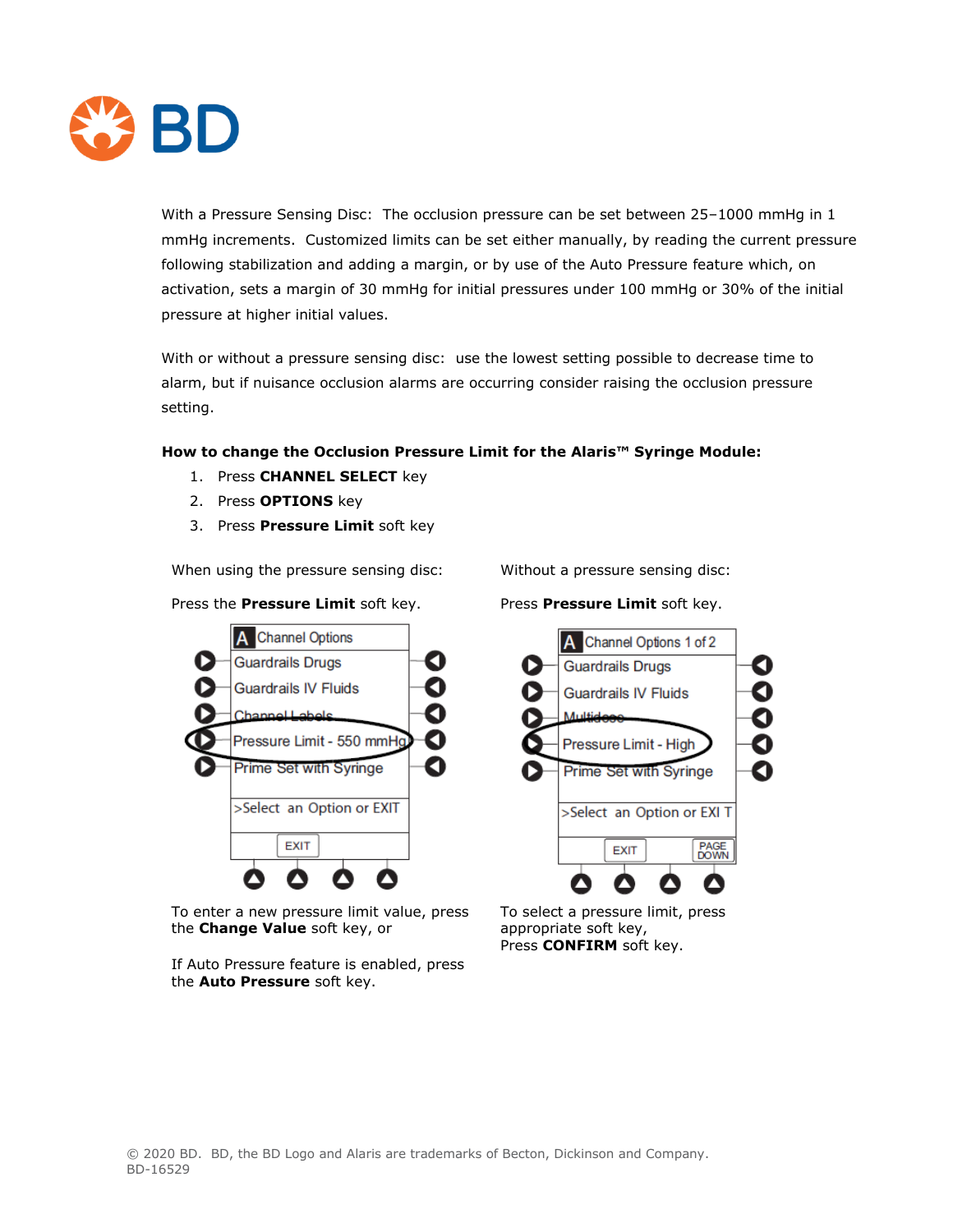



#### **Pharmacy**

Consider setting the Pressure Mode Lock Status to Unlocked in the Guardrails™ Editor software. Unlocking the pressure mode configuration will allow nurses the ability to adjust the pump module between Pump Mode and Selectable Mode. Also review the Occlusion Pressure Limit options for the syringe module. Low, Medium and High settings are available without the pressure sensing disc tubing. If pressure sensing disc tubing is in use, additional configurations need to be enabled to set up to the max occlusion pressure of 1000 mmHg.

# **III. Intermittent Infusions**

When running intermittent infusions with extra-long extension sets, consider the following to ensure all medication is delivered to the patient:

- Know the priming volume for the entire length of the tubing when programming infusion rates and flush volumes. With long tubing, consider priming the set with the medication to facilitate prompt delivery.
- If the extension line requires a flush, ensure the flush rate is the same as medication delivery rate so the medication infuses over ordered duration.
- If using secondary mode (sequential piggyback) to infuse a secondary medication at a rate different from the primary, check the rate of the primary infusion to ensure any medication remaining in the line is adequately flushed when the primary infusion resumes.

#### **IV. Other Considerations**